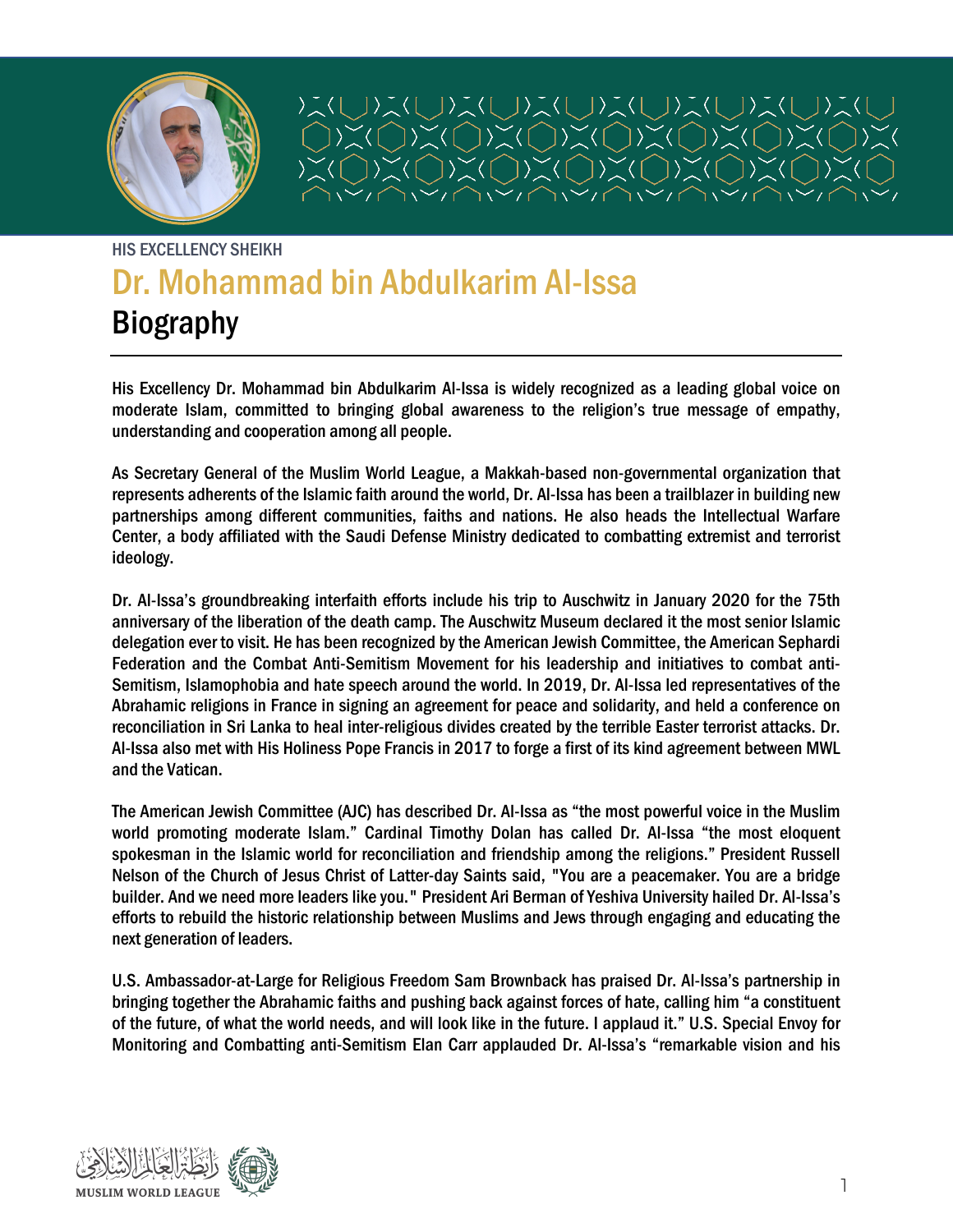commitment to turning over a new chapter and building a new future for the sake of not only Jewish and Christian children, but for the sake of all the children of the world who deserve this better future of decency and justice and tolerance and love that we know we can build for them, thanks to his leadership."

The 2020 U.S. State Department Country Reports on Terrorism recognized Dr. Al-Issa's achievements in countering violent extremism: "The Muslim World League Secretary General, Dr. Mohammad al-Issa, pressed a message of interfaith dialogue, religious tolerance, and peaceful coexistence with global religious authorities, including Muslim imams outside the Arab world. He also conducted outreach with a variety of Jewish and Christian leaders, including prominent U.S. rabbis and Christian evangelicals."

The 2019 U.S. State Department Report on Counterterrorism hailed Dr. Al-Issa's leadership in promoting moderate Islam: "He continues to work hard to deliver the message of moderation and coexistence internationally, including efforts to reach out to Muslim minority communities, Jewish communities in the United States and Europe, and Christian churches in the Middle East."

# LEADERSHIP OF THE MUSLIM WORLD LEAGUE

Dr. Al-Issa assumed his current role as Secretary-General of the Muslim World League in August 2016. In the same year, he became Chairman of the International Body of Muslim Scholars and a member of the Senior Scholars Organization in Saudi Arabia.

As Secretary-General, Dr. Al-Issa has travelled extensively throughout the United States, Europe, Africa and Asia, meeting with dignitaries and parliamentarians from the fields of justice, law and human rights, as well as major faith-based and community leaders.

He represented the Muslim world in commemorating the annual anniversary of the atomic bomb dropping on Hiroshima, Japan, in 2017, in the presence of Prime Minister Shinzo Abe. He established the Centre for Responsible Leadership, an initiative dedicated to assembling global thought leaders to find sustainable solutions to the societal challenges facing the world today.

To advance his vision of civilizational and cultural dialogue, Dr. Al-Issa visited the Vatican in September 2017 to meet Pope Francis and the late Cardinal Jean-Louis Tauran, Chairman of the Pontifical Council for Interreligious Dialogue. Those discussions led to an unprecedented partnership between the MWL and The Holy See, and paved the way for the most senior visit ever by a Vatican official to the Kingdom of Saudi Arabia in April 2018.

In 2019, Dr. Al-Issa visited Sri Lanka to meet with Buddhist and Muslim religious leaders to promote healing and integration in the wake of the country's deadly Easter attacks. He received the Order of Peace from Sri Lankan President Maithripala Sirisena.

Under Dr. Al-Issa, the Muslim World League has expanded representation of various sects of Islam within the Muslim World League Supreme Council and other subsidiary bodies to ensure the inclusion of all Muslim communities around the world.

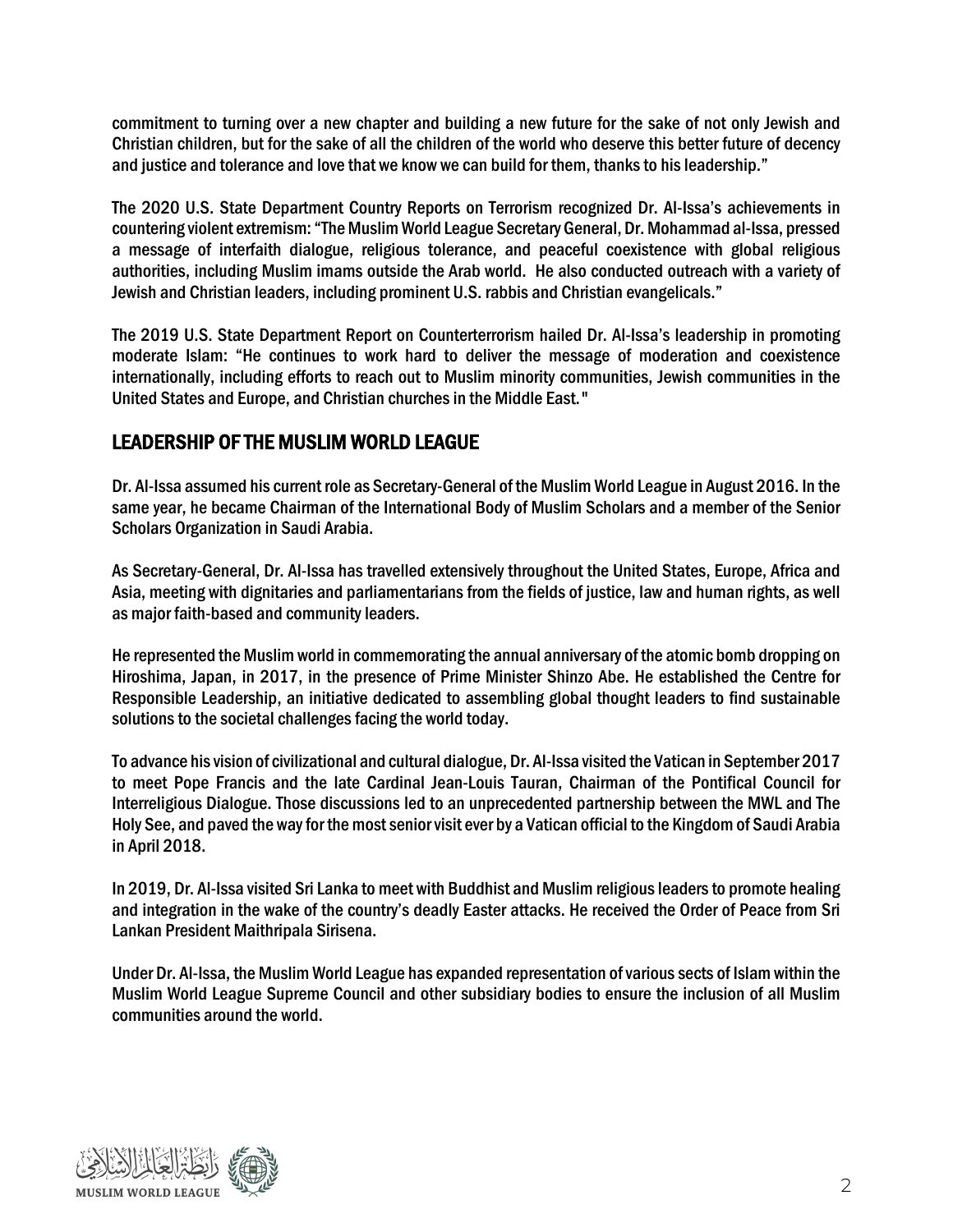Dr. Al-Issa continues to meet with senior leaders of politics, religion, science, thought and culture to explore ways to advance constructive cooperation and counteract extremism. He has advocated holistic strategies that focus on dialogue and education to immunize communities of different religions against the threat of extremism. He has introduced policy initiatives to address hate speech and racism that incites violent extremism.

Over the past two years, Dr. Al-Issa has signed several cooperation agreements with some of the largest Jewish institutions operating in the United States and globally. The agreements included the largest synagogue in the U.S. and the AJC, and focus on promoting common values, protecting religious sites of worship and building greater interfaith understanding. In September 2019, he orchestrated the first agreement between leaders of the Abrahamic religions in Paris, joining Jewish, Catholic, Protestant and Orthodox Christian leaders in an agreement committing to harmony and solidarity. In 2020, Dr. Al-Issa finalized a cooperation agreement with the Russian Orthodox Church and Patriarch Kirill of Moscow, in another interreligious initiative without precedent.

In January 2020, Dr. Al-Issa became the most senior Islamic leader to visit the German Nazi concentration and extermination camp as part of a joint MWL-AJC visit to Jewish historical and cultural sites in Poland. As part of this trip, he lit candles before the Death Wall at Auschwitz and the International Monument at Auschwitz II-Birkenau. Dr. Al-Issa also visited the POLIN Museum of the History of Polish Jews and the Nozyk Synagogue, the only surviving prewar Jewish house of prayer in Warsaw.

Dr. Al-Issa joined German Chancellor Angela Merkel and U.S. Secretary of State Mike Pompeo in the AJC Virtual Global Forum opening plenaryin June 2020, joining in their call for dialogue and cooperation to create a better, more equal world free of anti-Semitism, Islamophobia and any other form of prejudice.

Later that month, he joined Norway's Prime Minister Erna Solberg in a virtual symposium focused on fighting hate and discrimination. "Knowledge and dialogue are vital in the fight against hate and discrimination," she said, recognizing the groundbreaking work by the Muslim World League on this front.

Throughout 2020, Dr. Al-Issa oversaw a comprehensive research project in partnership with the United Nations University for Peace, which culminated in a launch of the book "Promote Peace, Human Rights and Civilized Dialogue," in November 2020. The research project and book included input from 32 prominent religious, political, academic and civil society leaders representing the vast cultural diversity on display around the world. The book outlines a model for achieving stronger international cooperation and uniting the global visions to address some of the world's greatest problems.

Most recently, in June 2021, Dr. Al-Issa brokered a groundbreaking agreement between government ministers and senior scholars from Afghanistan and Pakistan. The "Declaration of Peace in Afghanistan" creates a roadmap for reconciliation in the decades-long conflict in Afghanistan.

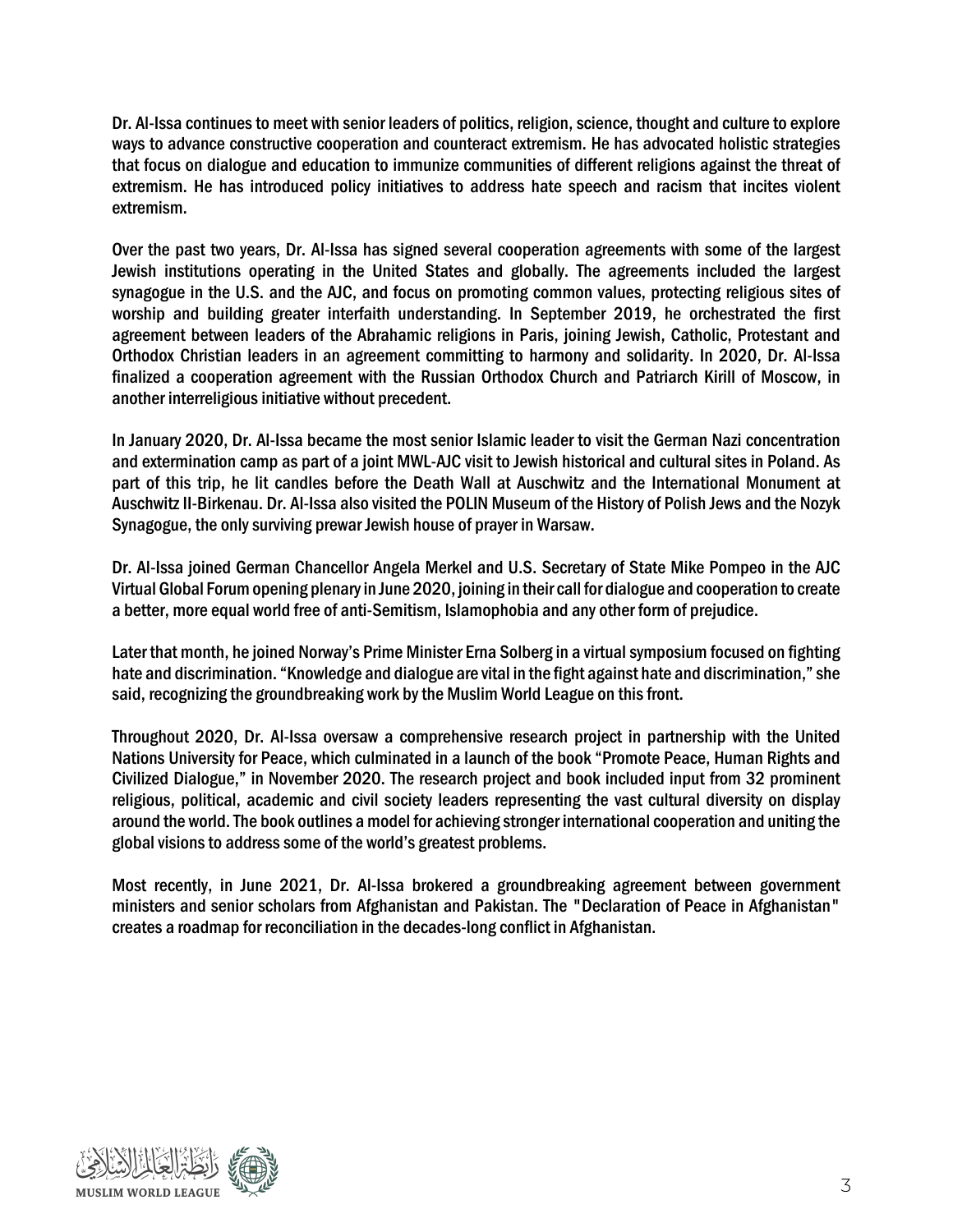## THE CHARTER OF MAKKAH

Widely considered one of the most important documents in modern Islamic history, the Charter of Makkah calls for combatting hate speech, violence, extremism and terrorism around the world, while advancing the principles of moderate Islam and interfaith partnership.

The historic charter was unanimously endorsed by more than 1,200 notable Muslim scholars at the culmination of the Makkah Conference, held by the MWL in May 2019. Dr. Al-Issa led the four-day conference, which include participants representing every sect of Islam.

The charter follows the precedent of the Charter of Medina, drafted by the Prophet Muhammad (PBUH) nearly fourteen centuries ago to preserve the diversity of the Islamic Ummah and form the basis of interreligious cooperation. The Charter of Makkah stresses that religious and cultural diversity in the modern world does not justify conflict, but rather reinforces the need for dialogue, understanding and cooperation to fight injustice, oppression and the obstacles to peaceful coexistence. The Charter includes provisions for protecting the environment, cultural traditions and national sovereignty.

#### EDUCATION AND EARLY CAREER

Born and raised in Saudi Arabia, Dr. Al-Issa completed his studies at the University of Imam Muhammad bin Saud Islamic University, where he earned a master's degree and a PhD in Comparative Judicial Studies (Constitutional Law).

Thereafter, Dr. Al-Issa held many prestigious public offices in Saudi Arabia. He worked as a judge in the Ministry of Justice, rising to the highest rank of Chief Appellate Judge. In April 2007, he was appointed Vice President of the Court of Grievances. And in February 2009, Dr. Al-Issa was appointed Minister of Justice and an Advisor at the Royal Court.

As Minister of Justice, Dr. Al-Issa was credited both in Saudi Arabia and abroad for ushering in several key reforms, including legislative reforms in family matters, humanitarian cases, and for the rights of women.

In November of 2012, the Council of Arab Ministers of Justice selected him as its honorary president. He joined the teaching staff at the College of Law and Political Science at King Saud University, and the Higher Judicial Institute of Al-Imam Mohammad Bin Saud Islamic University.

As a leader in combatting violent extremism in all its forms, Dr. Al-Issa was appointed General Supervisor at the Ideological Warfare Center in December 2015, where he has led efforts to combat the proliferation of extremist ideology on social media and elsewhere.

Since 2017, he has served as General Supervisor of the King Salman Center for International Peace (KSIPC) in Malaysia. The Kingdom of Malaysia awarded Dr. Al-Issa its highest award, the "Dato Seri" at a ceremony convened by the Sultan Muhammad V. The Republic of Singapore also has honored Dr. Al-Issa for his international efforts in promoting tolerance, coexistence and peace.

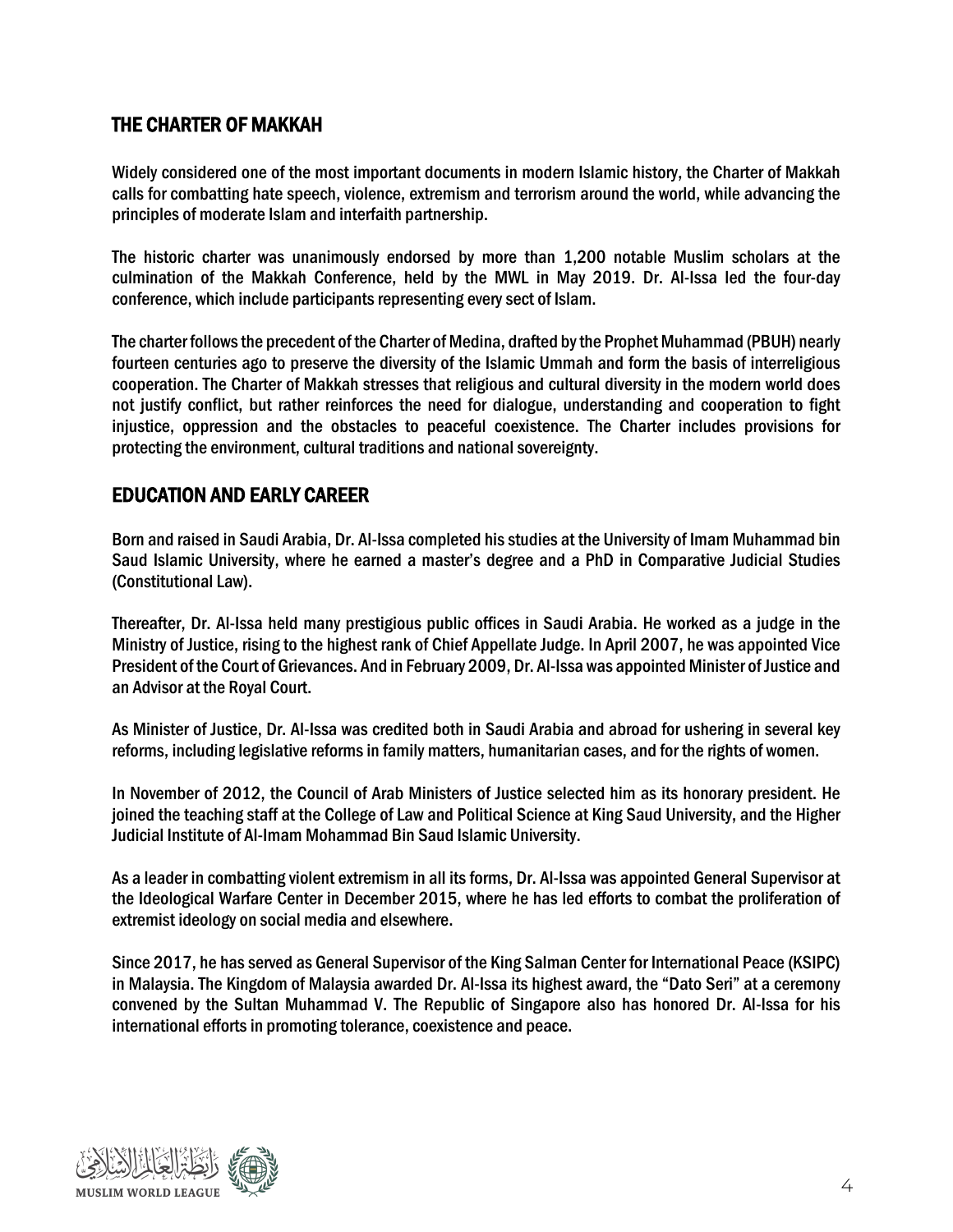In August 2017, Dr. Al-Issa delivered a keynote speech on behalf of Muslims at the International Summit on Religion at Mount Hai in Kyoto, Japan, presided over by the chief priest of the Tendai Buddhist sect. A year later, Dr. Al-Issa delivered an address on behalf of Muslims around the world at the 39th Meeting for Friendship Among People in the Italian city of Rimini.

# AWARDS

Dr. Al-Issa is the recipient of numerous domestic and international awards for his leadership in promoting interreligious dialogue and moderation and fighting extremism and hateful rhetoric.

In November 2021, Dr. Al-Issa received the Norwegian Bridge Builder Award for his contributions to building bridges between individuals, nations and societies. The Award Committee commended Dr. Al-Issa as a leading force in promoting moderation, peace and cooperation among all communities, faiths and beliefs.

In August 2021, Malaysia bestowed on Dr. Al-Issa the Prophet's Hijra Award in recognition of his efforts in highlighting the true, moderate principles of Islam, promoting harmony among different faiths, religions and cultures, and spreading world peace.

In July 2021, Dr. Al-Issa was awarded an honorary doctorate by the U.N.'s University of Peace for "outstanding efforts in supporting international diplomacy, promoting friendship and cooperation among people, and effective endeavors in combating hate."

In May 2021, Dr. Al-Issa was awarded the Golden Shield Award by the Islamic World Educational, Scientific and Cultural Organization (ISESCO) for his efforts in providing joint Islamic action and promoting the universal values of peace and harmony.

In 2020, Dr. Al-Issa was the recipient of the inaugural Combat Anti-Semitism Award for his contributions toward fighting anti-Semitism and forces of hatred and violence around the world. Dr. Al-Issa was the first recipient of the prestigious award given by the Combat Anti-Semitism Movement and the American Sephardi Federation.

In 2019, Dr. Al-Issa received an honorary doctorate from the Institute of Orientalism in the Federal Republic of Russia. In Sri Lanka, President Maithripala Sirisena awarded Dr. Al-Issa the Supreme Republic Medal for his global efforts in promoting peace among different faith and religious groups. And in Senegal, President Macky Sall conferred on Dr. Al-Issa the Grand Order of the State in recognition of his global efforts in promoting religious moderation, intercultural harmony, and humanitarian programs around the world.

At the 40<sup>th</sup> annual Rimini Meeting hosted by the Florence School of Advanced Studies for Interreligious and Intercultural Dialogue, Dr. Al-Issa was awarded the "Children of Abraham" award alongside the Foundation for Ethnic Understanding's Rabbi Marc Schneier.

Dr. Al-Issa also received the Peace Prize from the Arab-American Relations Council in Washington, D.C. in 2019.